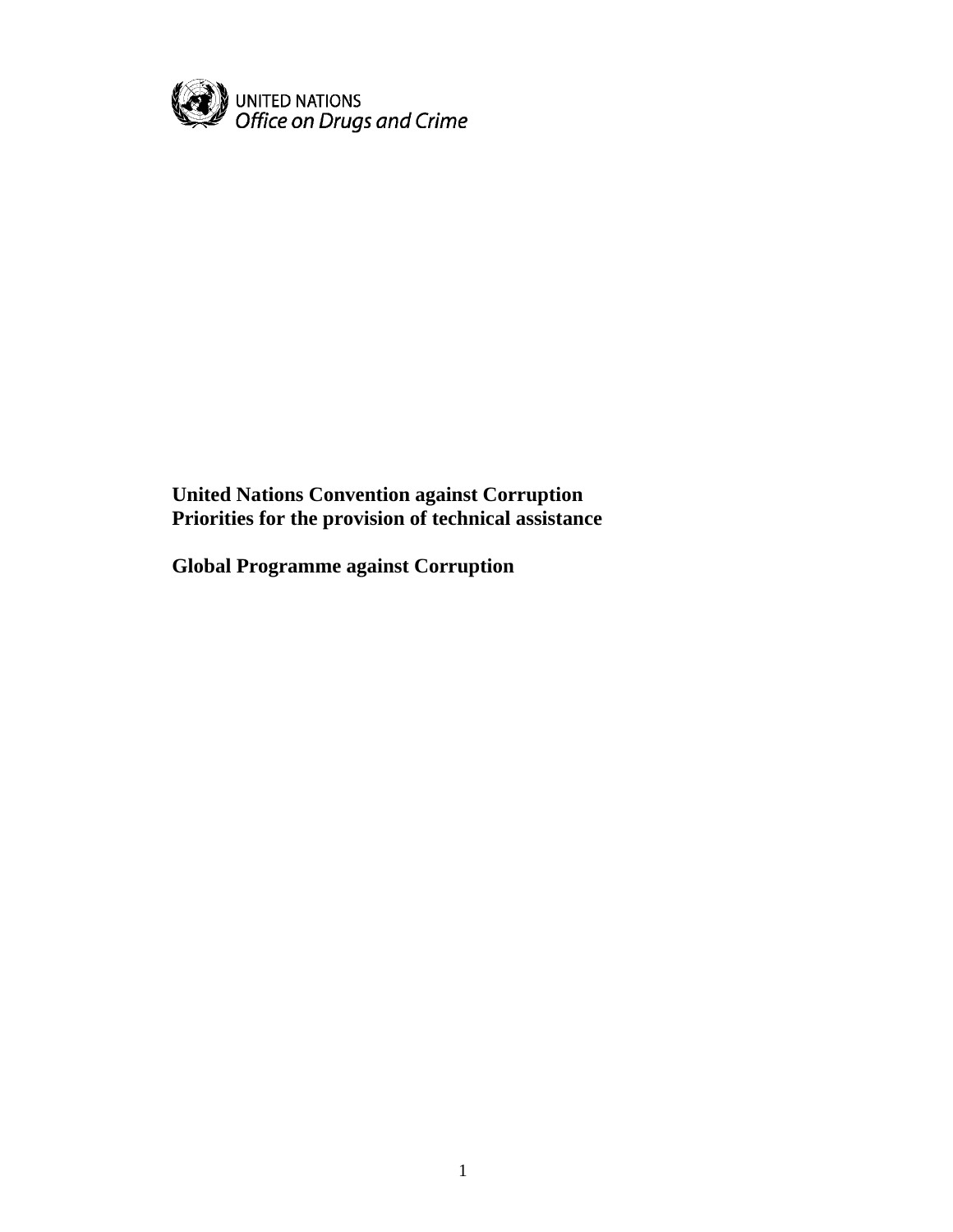# **United Nations Convention against Corruption Priorities for the provision of technical assistance**

*The adoption of the Convention against Corruption provides the opportunity for a global response to the problem. The level of support it has received, measured by the number of countries that have already signed (over 100), indicates both an acute awareness of the severity of the problem, as well as a remarkable political commitment to tackle it. This commitment must be harnessed. UNODC has limited resources: building on the framework of the Convention, it must lever change in areas where it has acquired expertise and experience and in societies where the problem is most severe. And, critically, it must work with others to ensure a unified response that maximises the impact of international assistance.* 

### **The challenge**

The greatest impact of corruption is on the poor – those least able to absorb its costs. By illegally diverting state funds corruption undercuts services, such as health, education, public transportation or local policing, that those with few resources are dependent upon. Petty corruption provides additional costs for citizens – not only are service provision inadequate, but 'payment' is required for the delivery of even the most basic government activity, such as the issuing of official documentation.

Most fundamentally, corruption undermines the prospects for economic investment. Few foreign firms wish to invest in societies where there is an additional level of 'taxation'. National and international companies too by offering bribes to secure business, undercut legitimate economic competition, distort economic growth and reinforce inequalities. In many societies widespread public suspicion that judicial systems are corrupt and that criminal acts are committed by elites in both the private and public spheres undercuts government legitimacy and undermines the rule of law.

Corruption fuels and thrives on conflict. Where legal systems fail to protect the rights of groups and individuals, the risk of (violent) conflict increases. At the same time, where institutions are weakened as a consequence of conflict, corruption and related forms of crime tend to perpetuate humanitarian crises and impede efforts at peacekeeping. Fighting corruption is, therefore, an integral part of both the prevention of conflict and of post-conflict management.

Corruption therefore strikes at the core of the priority concerns of the United Nations. The links between corruption and organized crime, terrorism, conflict, human rights abuses, environmental degradation and poverty and now universally recognised. Preventing and combating corruption must be seen as part of an overall effort to create the foundation for democracy, development, justice and effective governance.

#### **The response**

The primary focus of UNODC must be to ensure that the Convention enters into force – this being achieved when thirty States have ratified it. However, in parallel and with the aim of reinforcing this work, it is essential to expand our programme of technical assistance – in line with the provisions of the Convention – in specific focus areas and to those countries whose needs are the greatest.

A critical focus of the Convention (Chapter 2) is prevention – providing the institutional and regulatory framework to reduce the likelihood of corrupt practices in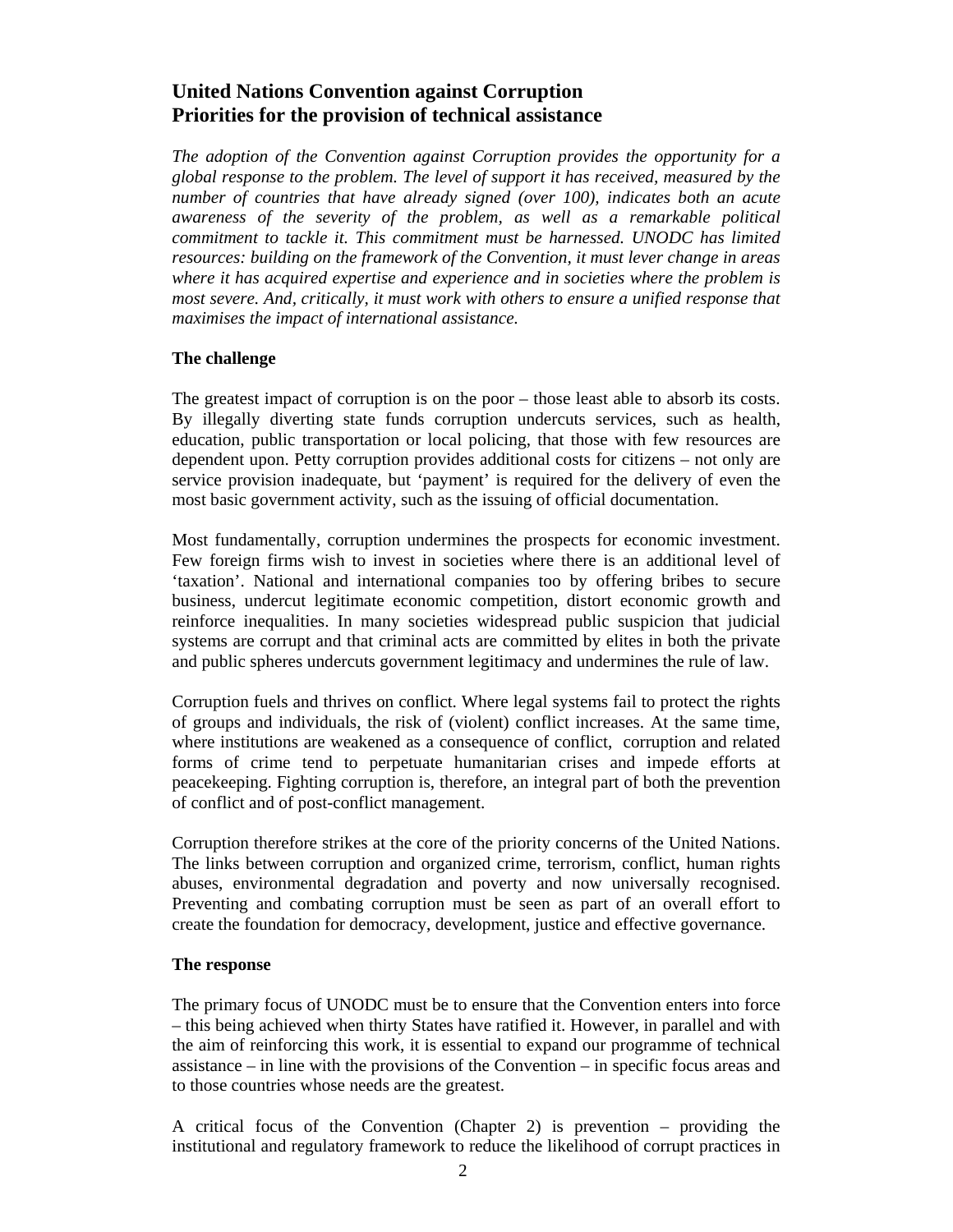the first instance. *Ensuring that this preventive framework is in place in societies severely affected by corruption constitutes the foundation for all other technical assistance activities.* Assistance will be aimed at those States that face notably high levels of corruption, or that have shown themselves to be particularly vulnerable to corrupt practices, yet where the authorities demonstrate a clear commitment to addressing the problem in a serious and comprehensive manner.

Interventions by UNODC on its own can achieve little. Several other international organisations, some of them far larger than UNODC, e.g. the World Bank, UNDP, the OECD, as well as bilateral development agencies are already active in assisting States in the fight against corruption. What is required is an integrated and multi-disciplinary approach, drawing on the resources and expertise of all agencies involved in the fight against corruption. UNODC, as the custodian of the Convention, will contribute to their efforts by guiding policy making and providing substantive expertise. The International Group for Anti-Corruption Cooperation (IGAC), an initiative of UNODC, will continue to enhance coordination and ensure the development of relevant joint projects, in particular the IGAC database of past, current and future anticorruption projects and activities. Cooperation with the World Bank, EU, OECD, UNDP, ADB and other international as well as bilateral agencies, is essential.

Promoting a global response ensures that resources are maximised, duplication avoided, comparative areas of expertise developed and as many relevant stakeholders as possible are mobilised in integrated, creative and constructive ways.

#### **Areas of intervention**

Since UNODC first launched the Global Programme against Corruption (GPAC) in 1999, it has been active in four main areas, namely (1) providing technical assistance to Member States in strengthening their legal and institutional anti-corruption framework; (2) strengthening judicial integrity; (3) developing and disseminating anticorruption policies and tools; and (4) enhancing interagency anti-corruption coordination. More specifically, the Programme provided technical assistance to Lebanon, Hungary, South Africa, Colombia, Romania and Nigeria, launched new projects in Indonesia, Mozambique and Iran, and developed further technical assistance initiatives for Afghanistan, and the West Bank/Gaza. The independent evaluation of these activities (e.g. Romania, Nigeria and Hungary) have been positive, confirming, despite relatively small budgets, that UNODC through its technical expertise can make an important contribution to the fight against corruption.

Until such time as the Convention enters into force, the Office will provide technical assistance to Member States, through legal advisory services for the ratification of the Convention, and through technical cooperation projects focusing on preventive measures for which no international legal mandate is required. The latter will essentially cover four areas which, if tackled correctly, will provide critical building blocks towards achieving corruption-free societies.

## *1. National anti-corruption policies and mechanisms*

Critical to effectively countering corruption is the development of national policies strategies and action plans. The Convention provides clear guidance in this regard:

• Article 5 stipulates that State Parties shall develop and implement effective and coordinated anti-corruption policies, which promote the participation of society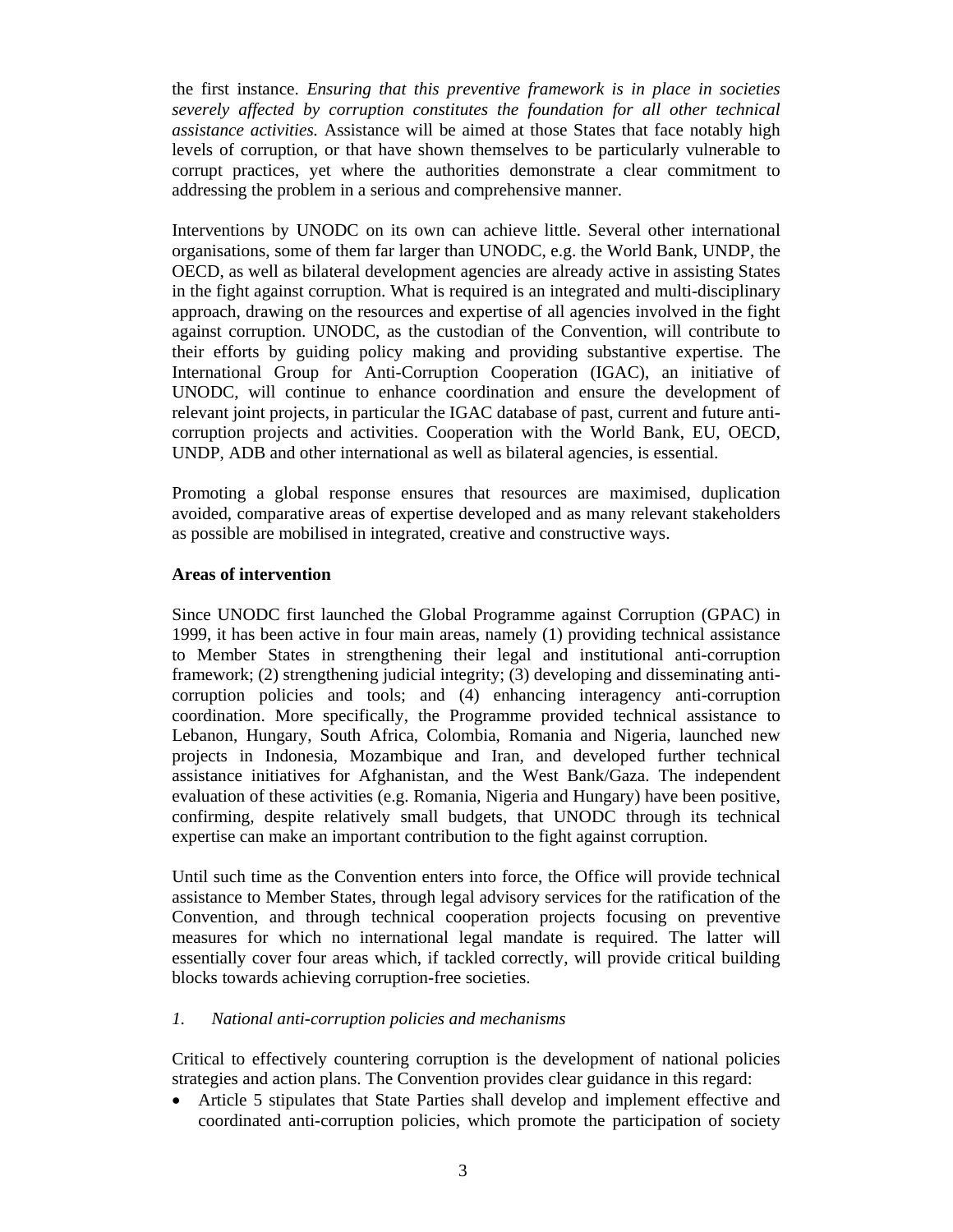and reflect the principles of the rule of law, proper management of public affairs and public property, integrity, transparency and accountability.

- Article 6 concerns the establishment of preventive anti-corruption bodies aimed at implementing the policies outlined in Article 5 and increasing and disseminating knowledge about the prevention of corruption.
- Article 13 aims to promote the active participation of individuals and groups outside the public sector in the prevention of and fight against corruption, and to raise public awareness regarding the existence, causes and gravity of the threat corruption poses. Such participation should be strengthened, *inter alia*, by enhancing transparency and promoting the public contribution to the decisionmaking process, ensuring public access to information, undertaking public information activities and educational programmes, and promoting and facilitating the reporting of incidents of corruption.

UNODC has worked in several countries to develop anti-corruption strategies, building consensus as to the best ways to tackle the problem. In order to ensure delivery and to promote accountability amongst those involved these interventions have included the development of concrete plans with measurable objectives.

Work has already been conducted in Hungary, Romania and Lebanon. Projects are planned in Afghanistan, Central Asia, Central America, Nigeria (where assistance has already been provided in other sectors) and the Middle East. An assessment mission to the Southern Caucasus (Azerbaijan, Armenia and Georgia) will shortly determine priority areas for intervention.

## *2. Strengthening judicial integrity and capacity*

If judges are corrupt, there can be little prospect that free and fair justice will be delivered to ordinary citizens. The Convention recognizes integrity of the justice system as a central component of any strategy to counter corruption, and calls upon Member States to strengthen integrity and prevent opportunities for corruption among members of the judiciary and the prosecution service (Article 11 of the Convention).

In most states too, the judiciary constitutes a relatively small group of individuals (as opposed to other institutions of criminal justice such as the police) who can be effectively targeted. Promoting judicial integrity therefore constitutes a clearly targeted intervention with a potentially high impact.

Judicial integrity and capacity projects have already been implemented in Nigeria, and are ongoing in Indonesia, Kenya, Mozambique and South Africa. In these countries, the aim of UNODC interventions is to bring judicial officials together with all other key stakeholders, to agree on strategies for integrity and capacity building, with clear measurable objectives and indicators identified for effective monitoring. Important lessons have been learnt.<sup>\*</sup>

## *3. Promoting integrity in the public and private sectors*

Building a culture that is adverse to corruption is central to the integrity of both the private and public sectors. Strategies to achieve this can never be short term – they

These are documented on UNODC's webpage: www.unodc.org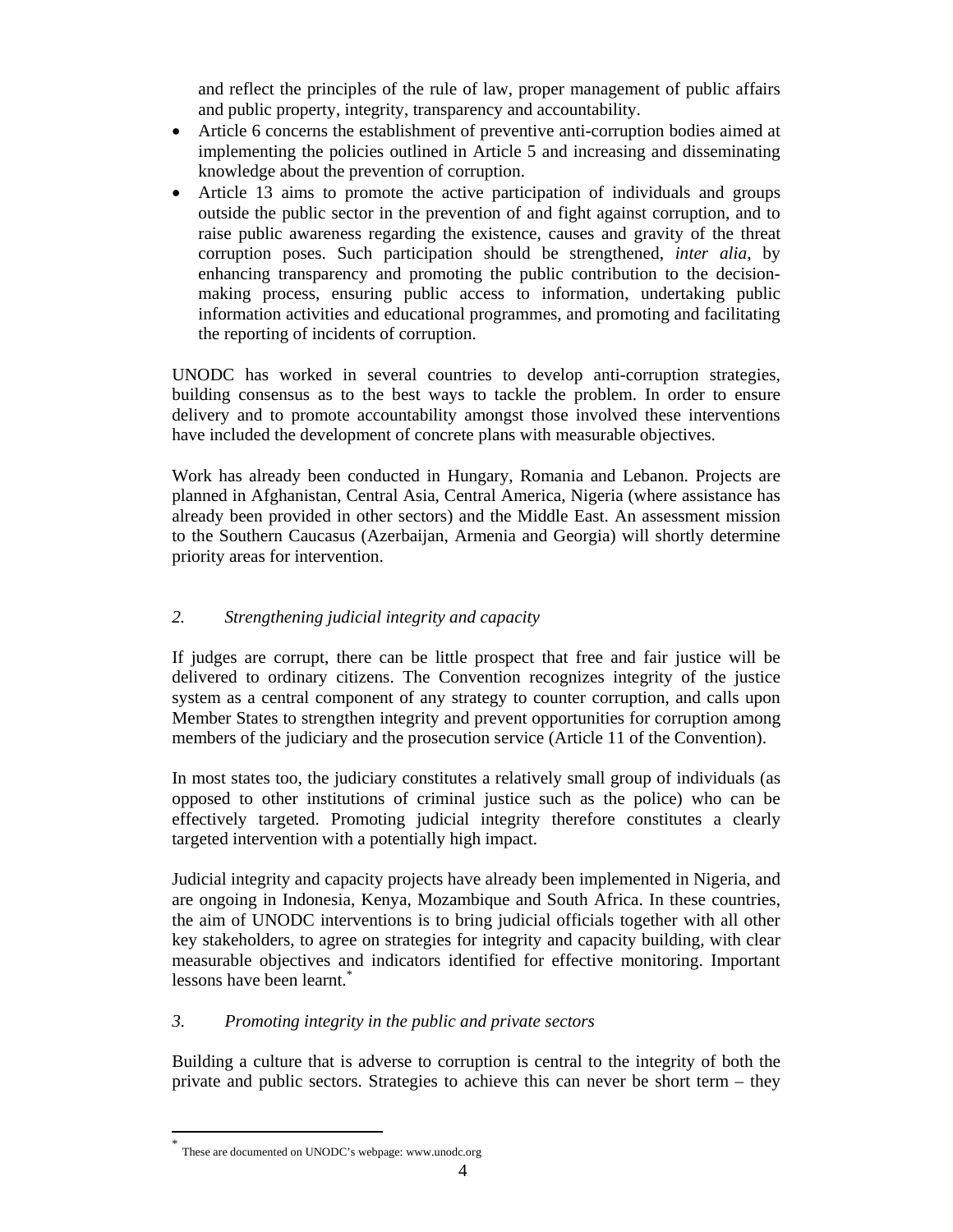rely on awareness raising and the securing of commitment from those working in both the public and commercial sectors. This is recognised by the Convention:

- Article 7 addresses the importance of systems for recruitment, hiring, retention, promotion and retirement of civil servants and non–elected public officials that are based on the principles of efficiency, transparency and objective criteria, such as merit, equity and aptitude.
- Article 8 stipulates the development and enforcement of codes or standards of conduct for the correct, honourable and proper performance of public functions and stresses the importance of measures and systems that facilitate the reporting by public officials of acts of corruption.
- Article 9 focuses on public procurement and management of public finances.
- Article 10 addresses the need for appropriate systems of procurement, based on transparency, competition, and objective criteria in decision-making that are effective in preventing corruption.
- Article 12 provides for the prevention of corruption in the private sector through the enhancement of accounting and auditing standards, as well as effective, proportionate and dissuasive civil, administrative or criminal penalties for failure of compliance, transparency regarding the identity of legal and natural persons involved in corporate entities, prevention of abuse of subsidies and licences, and preclusion of conflict of interest of public officials pursuing a career in the private sector.

In particular, the effective implementation of codes of conduct for the correct, honourable and proper performance of public functions is critical. Key to the enforcement of such codes must be ethics training, credible public complaints systems, public awareness about their rights and appropriate disciplinary measures.

Projects aimed at promoting integrity in public administration have been implemented in South Africa. A project in this regard is also underway in Colombia focusing on local government. In particularly weak and vulnerable states, such as Afghanistan and Iraq, urgent interventions are required to develop transparent procedures to prevent corruption, including the misuse of international development funds.

## *4. Denying the proceeds of corruption and facilitate the recovery of illicit assets*

The Convention places emphasise on effective mechanisms to prevent the laundering of the proceeds of corrupt practices (Article 14) and on the recovery of assets diverted through corrupt practices. (Art. 51 - Art. 59). If there are few options for spending the illicit gains of corruption in the formal sector, or transferring them to other jurisdictions, the incentive for committing corrupt practices is itself undercut. Here, UNODC through its Global Programme against Money Laundering is already active.

Interventions will aim to assist countries in reaching compliance with international standards on the prevention of money laundering. This includes the drafting of necessary legislation and the development of new institutions. Field advisors are already in place and computer-based training modules have been developed. Specific projects on building local capacity in the asset recovery area are being designed in Kenya and Nigeria.

#### **Conclusion: Promoting integrity**

The Convention offers a unique opportunity to respond effectively to corruption – and by doing so, enhance the prospects for personal and societal development in many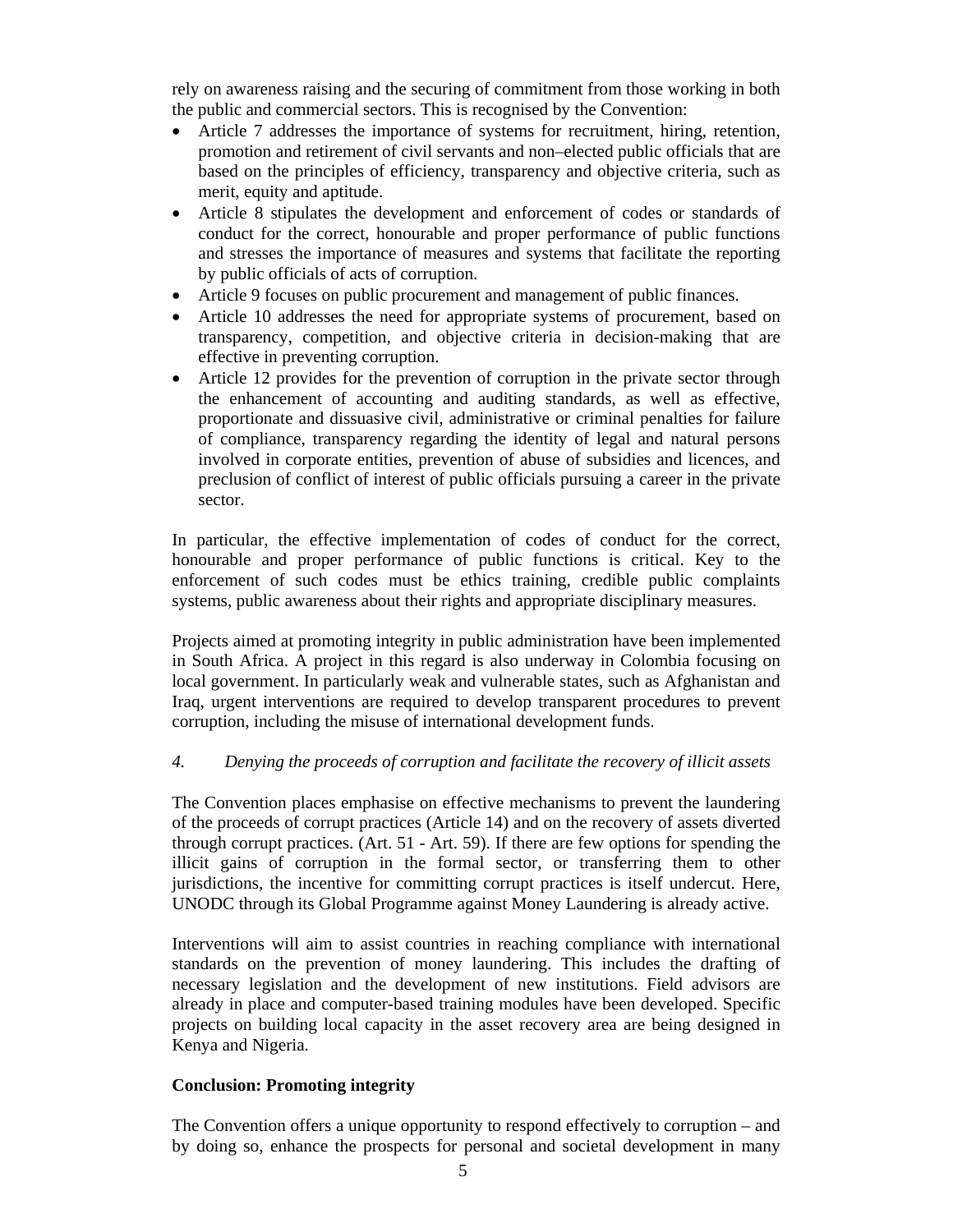countries where this is not possible in the current context. Critical to UNODC's intervention will be an initial focus on technical assistance in the four areas where its comparative experience is strongest – and our chances of making a positive and lasting impact are the highest.

Across all four areas outlined above and to ensure that UNODCs interventions have a wider impact, our work must also:

- Disseminate best practice to facilitate the implementation of the Convention.
- Develop a network of dedicated individuals in assisted countries committed to the objectives of ending corruption, prepared to sell this message to their societies and to others confronting similar challenges.
- Work with the IGAC initiative to enhance coordination and cooperation across all international and bilateral organizations involved in helping member states build integrity to fight corruption.
- Establish a closer link with NGO's, civil society and business groups who are already actively involved in preventing and combating corruption. In this regard, UNODC will continue to work with the Global Compact Initiative of the Secretary-General and the in order to secure the inclusion of corruption as a new tenth principle under this initiative.
- Build the knowledge base on the impact, nature and trends in corrupt practices, as well as the most effective means for tackling them.

In order to achieve these goals, UNODC will need to increase considerably its human and financial resources. While applying a more flexible funding mechanism for technical cooperation projects, including cost sharing and joint project implementation, for the core funding of the Global Programme against Corruption, UNODC will continue to rely on direct contributions by Member States.